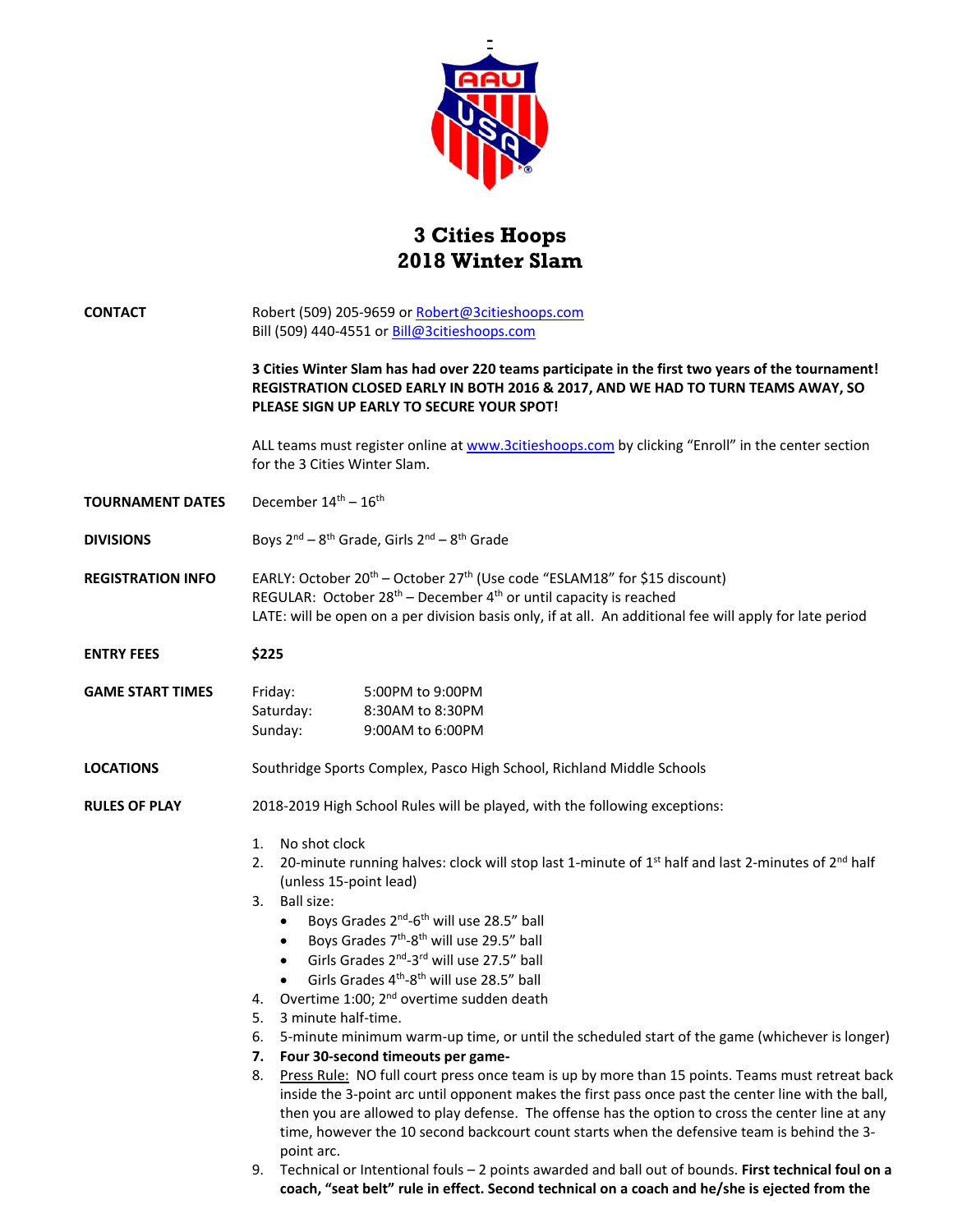**gym and out for remainder of tournament**. One technical on a player, the player sits on the bench for the remainder of the game. Officials and Gym Administrators have the right to eject a fan, player or coach. NO EXCEPTIONS!

- 10. If a fan is removed from a 3 Cities Hoops event, he/she must leave the entire facility is not allowed at any future events until cleared by 3 Cities Administration.
- 11. Forfeit time Game time, unless directed otherwise by tournament administration
- 12. Standings tie‐break:
	- a. Head to Head
	- b. Head to Tied Group (more than two teams)
	- c. Point difference in Tied Group (max per game is 10 points)
	- d. Least amount of points against

## **3 CITIES RULES COACHES…PLEASE INFORM YOUR PARENTS AND ASSISTANTS!**

- 1. Admission: ADULTS \$5, SENIORS (55+)/STUDENTS (K‐12) \$4 **INFORM YOUR PARENTS!!!**
- 2. Roster must be entered online under "manage rosters" in your team sideline account before first game or team will forfeit. All players must have AAU card before participating at any capacity.
- 3. A player may play for only ONE team PER GRADE LEVEL during tournament play.
- 4. Players can play divisions above grade level.
- 5. Players cannot wear jewelry of any kind during games.
- 6. Players cannot switch teams once games have started.
- **7. We reserve the right to refuse entry into our events.**
- 8. Each team will be allowed **TWO FREE ENTRIES** per day for the head coach and a scorekeeper. An assistant may be admitted free in lieu of a scorekeeper, but coaches will then need a volunteer score keeper, who must pay admission.
- 9. Please return score sheets to admission gate immediately following the game.
- 10. ALL persons on the bench must possess current AAU cards.

*This event is licensed by the Amateur Athletic Union of the U.S.,Inc. All participants must have a current AAU membership. AAU membership may not be included as part of the entry fee to the event. AAU Youth Athlete membership must be obtained before the competition begins. BE PREPARED! Adult and Non‐Athlete memberships are no longer instant and cannot be applied for at event. Please allow at least 10 days for membership to be processed. Participants are encouraged to visit the AAU website www.aausports.org to obtain their membership.*